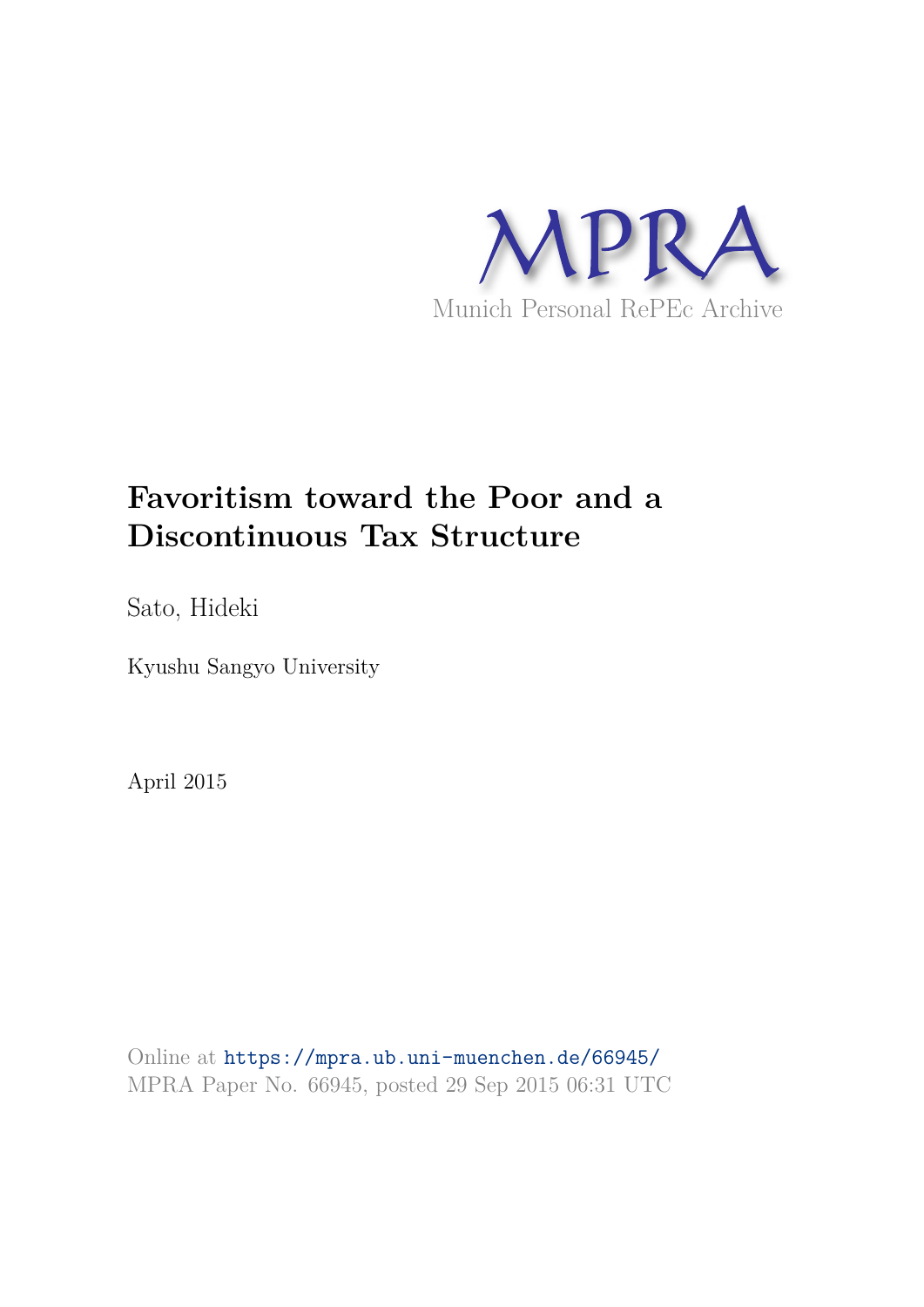# Favoritism toward the Poor and a Discontinuous Tax Structure

Hideki Sato Faculty of Economics Kyushu Sangyo University 2-3-1,Matsukadai,Higashi-Ku,Fukuoka,813-8503,JAPAN Tel.+81-92-673-5211 Fax.+81-92-673-5919 E-mail hsato@ip.kyusan-u.ac.jp

#### Abstract

This paper aims to theoretically clarify the following two points. First, even though the government shows favoritism toward the poor and wants to exempt low-income taxpayers and secure its necessary income tax revenue by taxing only high-income taxpayers, the government ends up taxing the poor, which is in opposition to favoritism, due to its inability to observe individual taxpayers' income levels. Second, even without observing each taxpayers' income level, if favoritism is sufficiently strong, the government can discontinuously resolve such unintentional taxation.

Keywords: Favoritism, Optimal income taxation, Tax evasion, Nash equilibrium.

JEL Classification: H21, H26, D82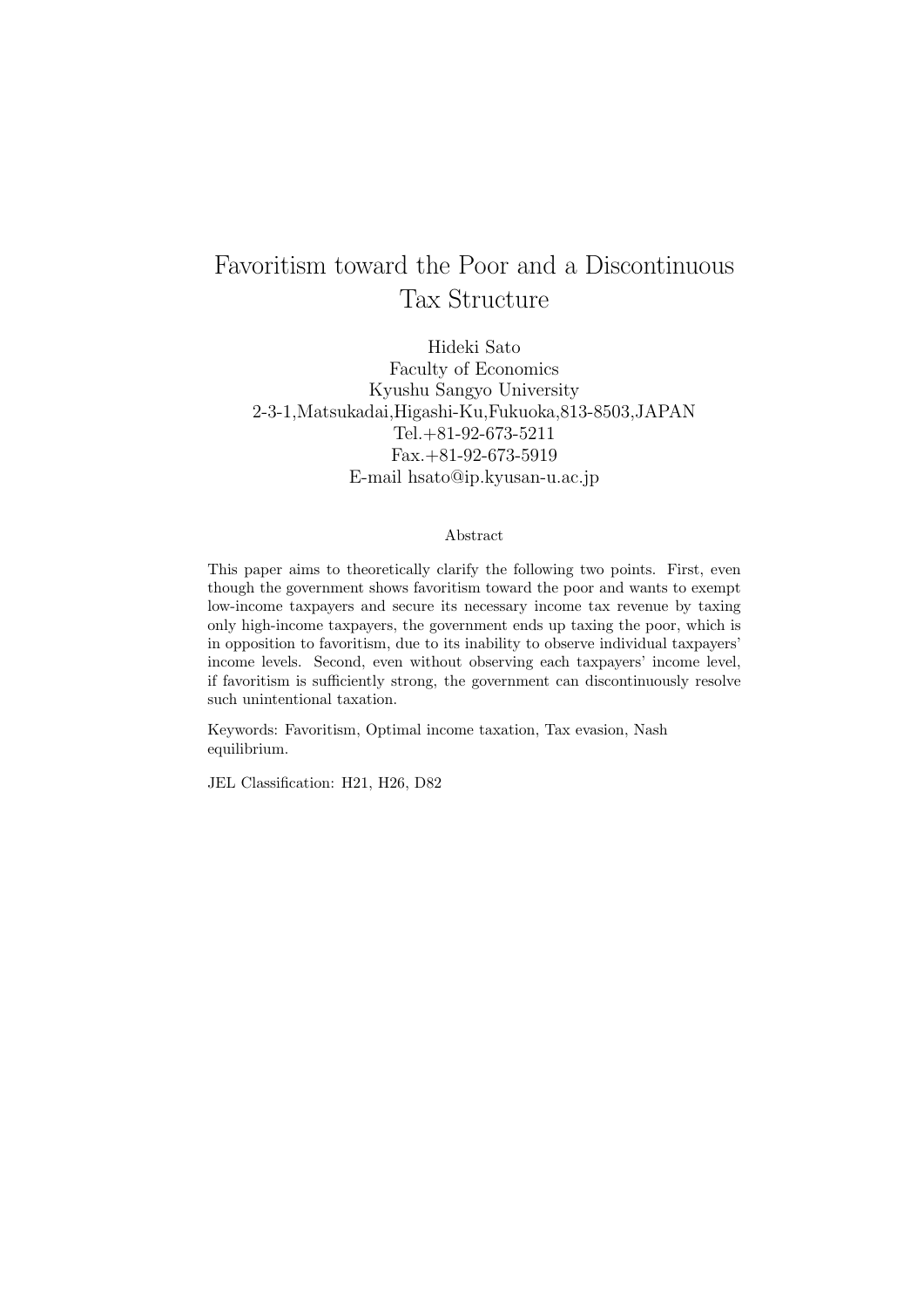# Favoritism toward the Poor and a Discontinuous Tax Structure

#### Abstract

This paper aims to theoretically clarify the following two points. First, even though the government shows favoritism toward the poor and wants to exempt low-income taxpayers and secure its necessary income tax revenue by taxing only high-income taxpayers, the government ends up taxing the poor, which is in opposition to favoritism, due to its inability to observe individual taxpayers' income levels. Second, even without observing each taxpayers' income level, if favoritism is sufficiently strong, the government can discontinuously resolve such unintentional taxation.

Keywords: Favoritism, Optimal income taxation, Tax evasion, Nash equilibrium.

JEL Classification: H21, H26, D82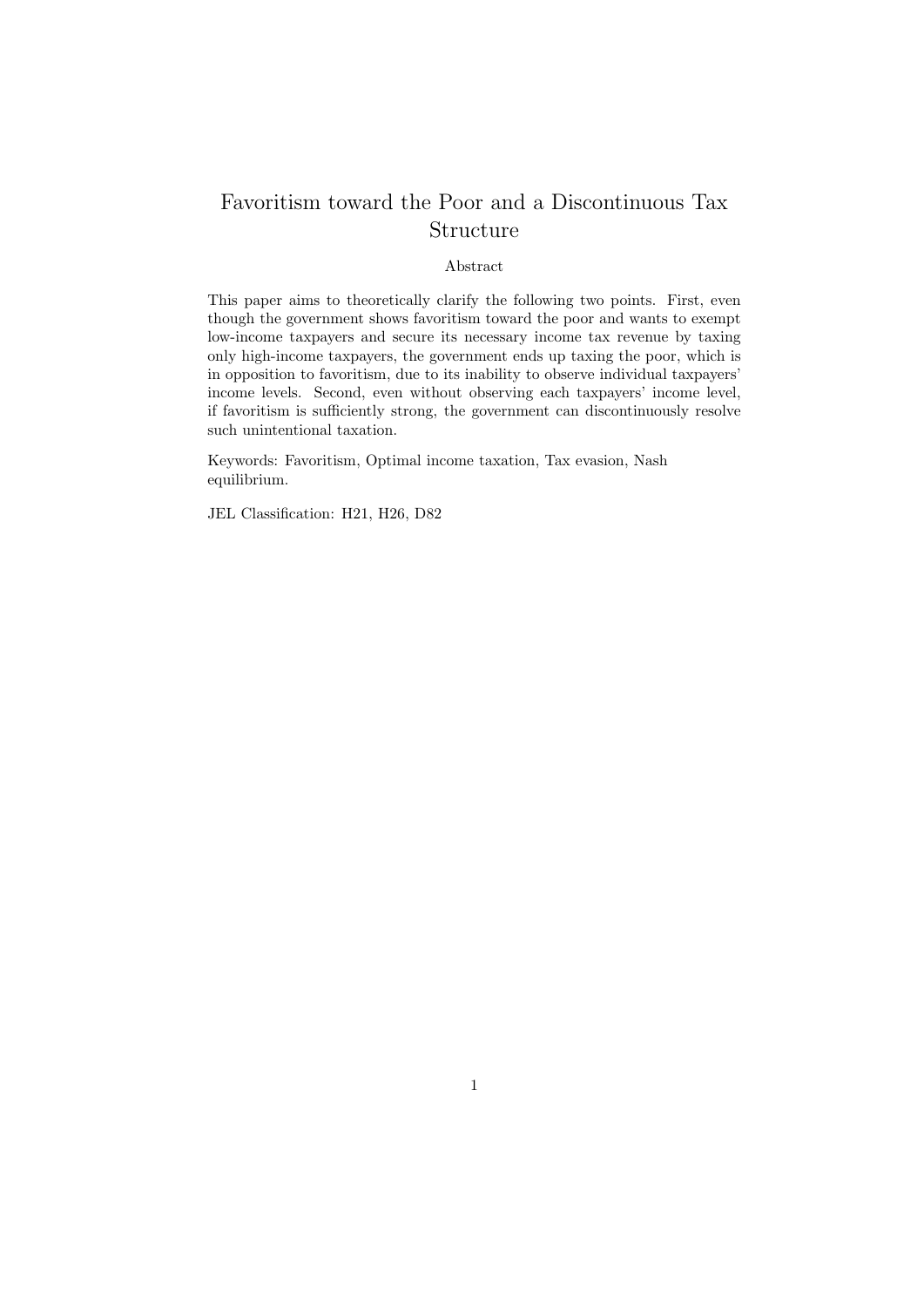### 1 Introduction

This paper aims to clarify two points from the standpoint of microeconomic theory. First, even though the government makes a value judgment in terms of showing preference (i.e., favoritism) to the poor and wants to exempt lowincome earners and secure its necessary income tax revenue by taxing only high-income earners, the government ends up taxing the poor, which is in direct opposition to favoritism, due to its inability to directly observe each taxpayer's income level. Second, even without observing each taxpayer's income level, if favoritism is sufficiently strong, the government can discontinuously resolve such unintentional taxation. This paper, which represents favoritism by the weight that the government places on the income levels of the poor, shows that when this weight exceeds a certain threshold, a discontinuity exists in the tax structure that reduces the tax burden on the poor. In addition, the model used in this study is premised on strategic interactions between taxpayers who conceal income and the tax authorities who uncover unreported income. Previous work on tax law enforcement based on this premise includes Greatz, Reinganum, and Wilde (1986) and a follow-up work by Chander and Wilde (1992). Both of these works exogenously provide an income tax structure (i.e., how much tax to impose on taxpayers of different income level) using comparative statistics in relation to the Nash equilibrium. In contrast, this paper presents a model, within the income tax revenue constraints of the Nash equilibrium, in which the government endogenously determines an income tax structure that focuses on the income levels of the poor rather than those of the affluent. In general, the ability to enforce capital punishment is a crime deterrent, even in the absence of observability (Ehrlich, 1975). However, in actuality, such punishment is not imposed in tax evasion cases. The reasons for this have been discussed by Pestieau et al. (1994) among other works. The present paper focuses on how governments by imposing heavy maximum penalties on those who conceal income levels, instead of attempting to prevent tax evasion, affects the nature of tax revenue constraints. This paper is organized as follows. The next section describes the game between taxpayers and the tax authority, as well as the Nash equilibrium of the game. The third section presents the government's decision tree in formulating a tax structure and shows a tax structure determined by government favoritism. Finally, the fourth section interprets the results and compares them with the case of perfect information.

# 2 The Game Between Taxpayers and Tax Authorities and the Nash Equilibrium

Let us consider a simultaneous-move game between multiple taxpayers and a tax authority. The taxpayer population is normalized to 1. Among taxpayers, the proportion q of players has high incomes  $(I^H)$ , while the remaining proportion  $1-q$  has low incomes  $(I^L)$ . Each taxpayer files a tax return. In other words, taxpayers with  $I^H(I^L)$  report their income to the authority and pay taxes of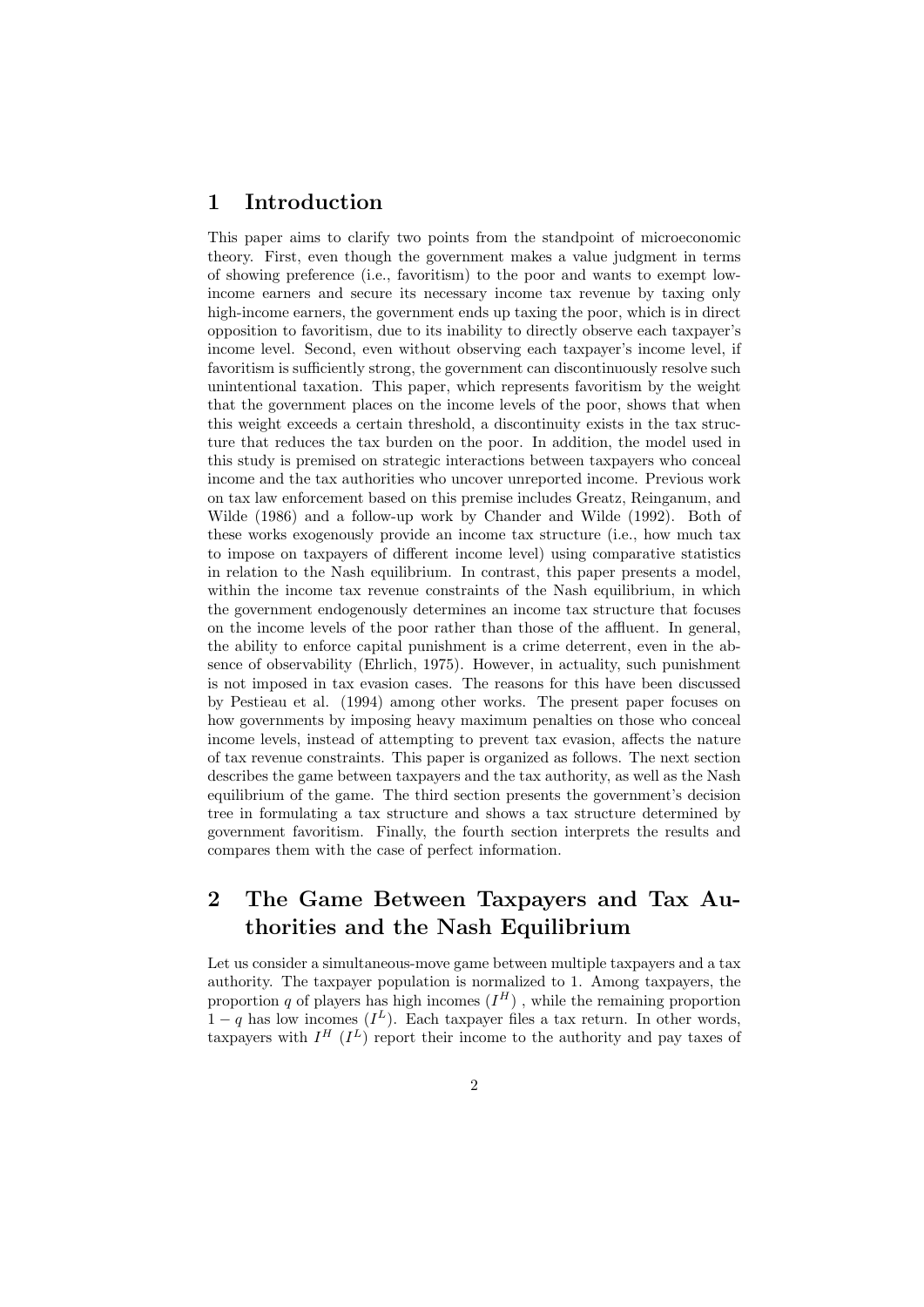$T^H$  ( $T^L$ ) on their reported income.

Suppose income taxes are progressive (i.e.,  $T^H > T^L$ ). While the tax authority is aware of the above-mentioned income distribution, we postulate that it is common knowledge that the tax authority does not know the income level of each individual taxpayer. If high-income taxpayers pay cost  $K$  to conceal income and falsely declare a low income to the tax authority, they will be able to avoid paying taxes of  $T=T^H-T^L$ . Let the probability that a high-income taxpayer makes a false tax declaration be denoted as  $\alpha$ .

Assigning a value of  $\alpha$  arbitrarily using Bayes' theorem, the tax authority can estimate the proportion  $\mu$  of tax evaders among high-income taxpayers using

$$
\mu = q\alpha/(q\alpha + 1 - q) \tag{1}
$$

Simultaneously, the tax authority can verify whether income has been concealed by spending the cost necessary to conduct a tax audit. Let the probability of the tax authority conducting an audit be  $C$ . Let the probability of the tax authority conducting an audit be  $\beta$ . The authority imposes  $F \leq I = I^H - I^L$  on those found to be tax evaders. In addition, the government later gives tax authorities a reward equivalent to the concealed income they uncovered.

Figure 1 illustrates the model described above in the form of a game tree. The circled letters N, T, and A represent the moves of Nature, the Taxpayer, and the tax Authority, respectively. The dotted line connecting two moves represents the information set. Furthermore, a and n represent an audit or lack of an audit, respectively. The expressions in parentheses to the left of the comma represent, payoff to the taxpayer, and, that to the right of the comma, represents payoff to the tax authority.

For simplification, both the taxpayers and the tax authority are assumed to be risk-neutral. In setting up this model, we can formulate the expected benefit for the high-income earner  $(U^H)$  as

$$
U^{H}(\alpha, \beta) = \alpha(\beta(I^{H} - T^{H} - F - K) + (1 - \beta)(I^{H} - T^{L} - K) + (1 - \alpha)(I^{H} - T^{H})
$$
 (2)

and the expected benefit for the tax authority  $(\pi)$  as

$$
\pi(\alpha, \beta) = \beta(\mu(\alpha)I - C)
$$
\n(3)

The partial derivatives for  $\alpha$  in Equation (2) are linear in relation to  $\beta$ . Furthermore, because  $U_{\alpha}/\alpha = -(F + K)$ , when  $\beta = 1$ , if  $T > K$ , then  $\beta^0$ exists in (0,1) according to the intermediate value theorem. However, because  $\beta^0 = (T - K)/(T + F)$ , the taxpayer's best reaction is

$$
\alpha(\beta) \begin{cases} = 1 & \text{if } \beta < \beta^0 \\ \in [0, 1] & \text{if } \beta = \beta^0 \\ = 0 & \text{if } \beta > \beta^0 \end{cases}
$$
 (4)

On the other hand, the tax authority's best reaction is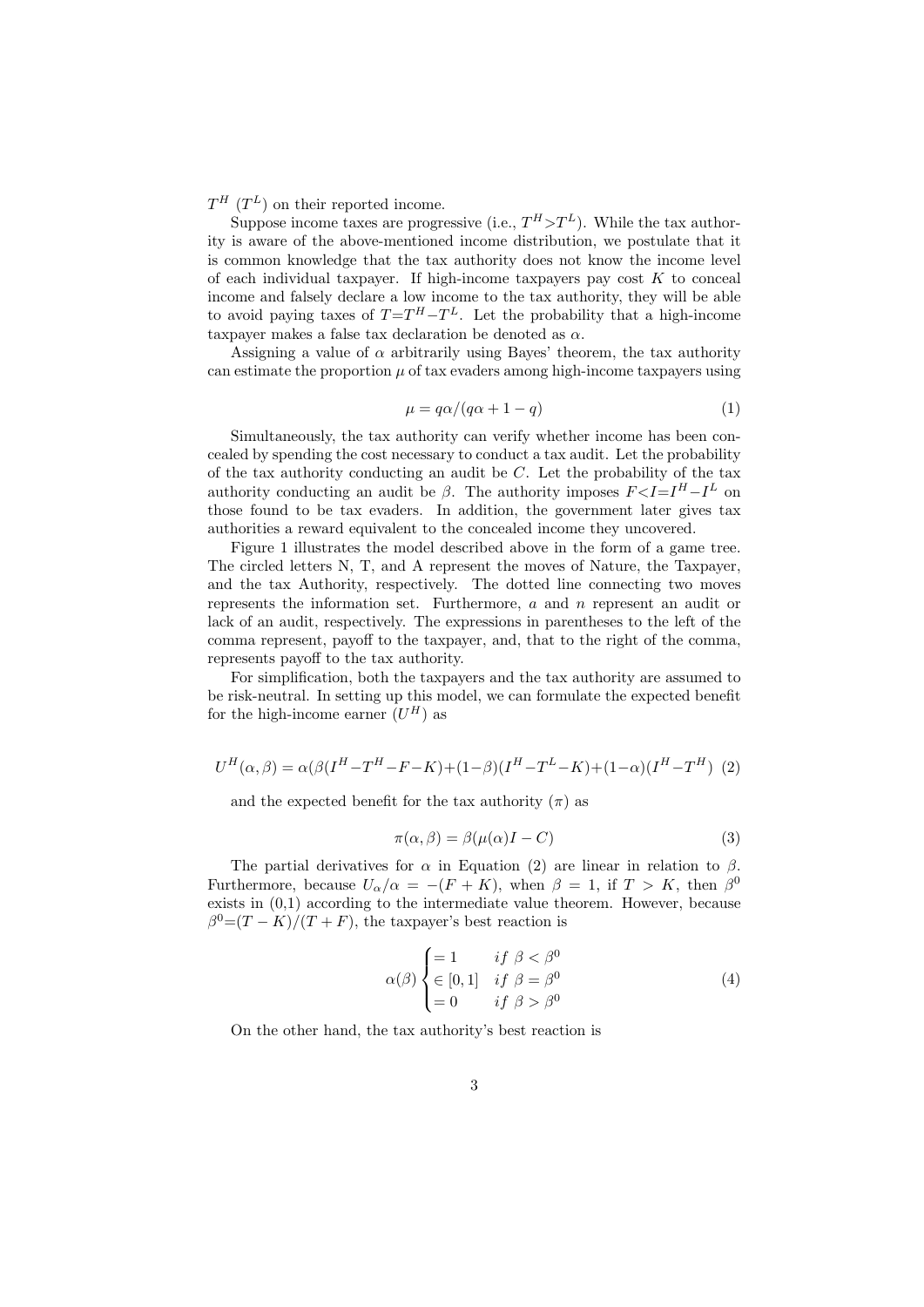$$
\beta(\alpha) \begin{cases}\n= 1 & \text{if } \mu(\alpha) > \mu^0 \\
\in [0, 1] & \text{if } \mu(\alpha) = \mu^0 \\
= 0 & \text{if } \mu(\alpha) < \mu^0\n\end{cases}
$$
\n(5)

where  $\mu^0 = C/I$ . Because  $\mu(\alpha)$  has been already defined, we can obtain  $\alpha^0 = (1-q)C/q(I-C)$ . When  $I > C/q$ , then  $\alpha^0 \in (0,1)$  Therefore, the authority's best reaction is as follows: when  $C < I$ , then

$$
\beta(\alpha) \begin{cases}\n= 1 & \text{if } \alpha > \alpha^0 \\
\in [0, 1] & \text{if } \alpha = \alpha^0 \\
= 0 & \text{if } \alpha < \alpha^0\n\end{cases}
$$
\n(6)

Equations (4) and (6) yield the following proposition.

Proposition 1: If  $T > K$  and  $I > C/q$ , then the Nash equilibrium is a mixed strategy, i.e.,  $(\alpha^0, \beta^0)$ .

# 3 Optimal Taxation Structure

In the game between taxpayers and the tax authority, if the Nash equilibrium is realized as  $(\alpha^0, \beta^0)$ , then as long as  $T^L$ ,  $T^H$ , and F are given, the government is confronted with the following net expected tax revenue:

$$
R^{e} = q\alpha^{0}\beta^{0}(T^{H}+F) + (1-q)(\beta^{0}T^{L} + (1-\beta^{0})(q\alpha^{0}+1-q)T^{L} + q(1-\alpha^{0})T^{H} - q\alpha^{0}\beta^{0}I)
$$
\n(7)

The sum of the first four terms in the right-hand side is gross tax revenue, and the fifth term is the reward given to the authority. In this paper, we suppose that the government requires substantial tax revenues, and therefore focus on a case in which the required tax revenues are financed solely by income tax revenues. Representing the required tax revenue as  $\bar{R}^e$ , we can obtain the following lemma for the constraints facing the government in determining the tax structure:

Lemma: When  $R=\bar{R}^e$  and F is bounded, the set  $(T, T^L)$  for the government's tax structure is strictly convex for T.

(For proof, see Appendix.)

To analyze the optimal tax structure under the above-mentioned constraints, we define economic welfare  $W^e$  as the weighted sum of the payoff for truthful tax filers as follows:

$$
W^{e} = (1 - \alpha)q(I^{H} - T^{L}) + \xi(1 - q)(I^{L} - T^{L})
$$
\n(8)

In this formalization,  $\xi > 1$  represents government favoritism. That is, with regard to the benefit extended to accurate tax filers, when determining the tax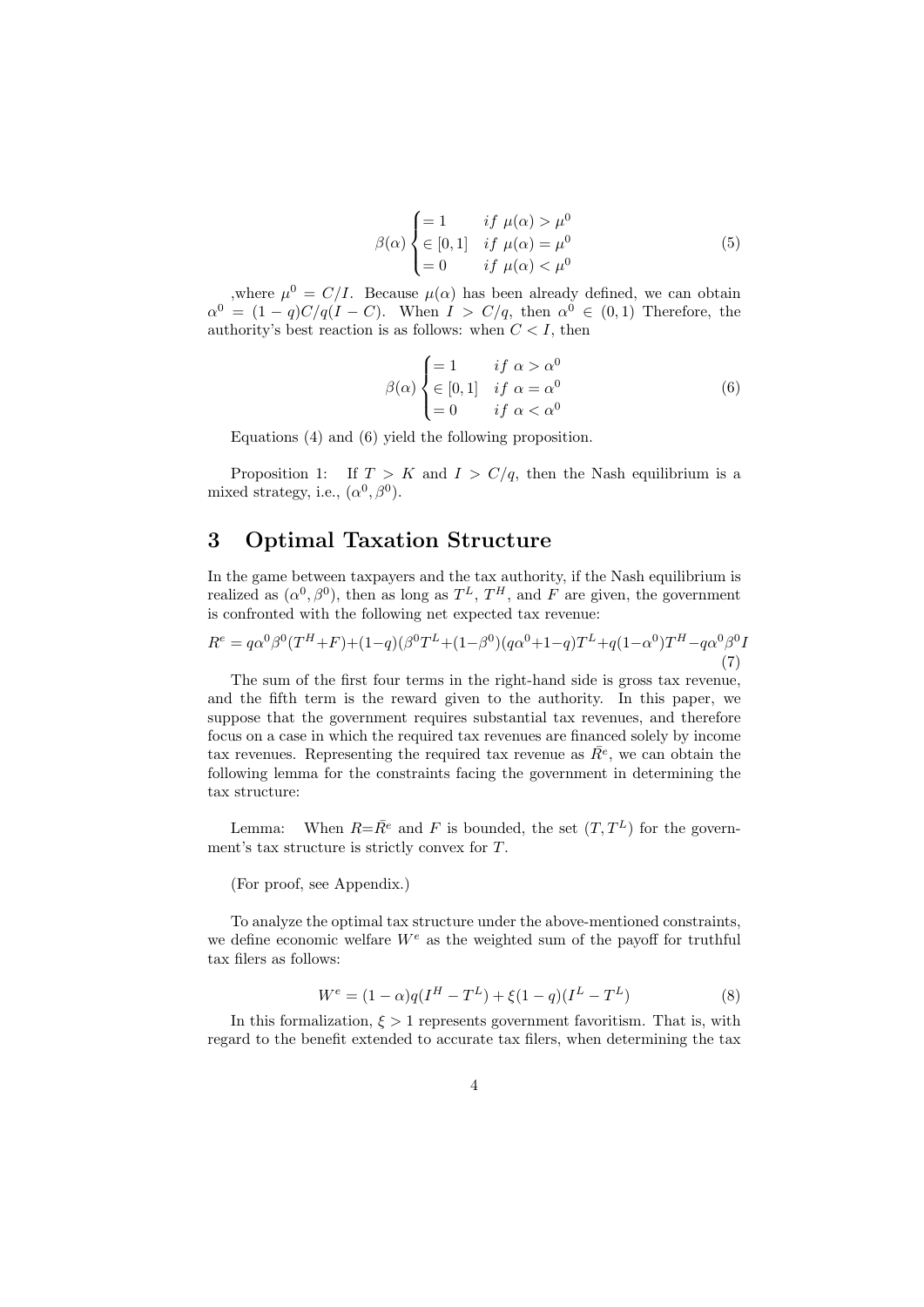structure, the government places more pressure on low-income earners than on high-income earners.

Fixing  $W^e$  in the above equation as  $\bar{W} > 0$  and solving for  $T^L$  gives the following equation:

$$
T^{L} = \frac{(1 - \alpha)I^{H} + s(1 - q)I^{L} - \bar{W}^{e} - (1 - \alpha)qT}{(1 - \alpha)q + \xi(1 - q)}
$$
(9)

The graph of this equation, which is in Quadrant I of the coordinates  $(T, T^L)$ , shifts to the southwest as  $\bar{W}$  increases.

When  $\xi$  is sufficiently small, Equation (9) can be described as the solid line shown in Figure 2-a, and  $T^H = T^L > 0$  at equilibrium. On the other hand, as  $\xi$ increases, the graph rotates counterclockwise and shifts to the solid line shown in Figure 2-b such that the optimal tax structure jumps to  $T^H > T^L = 0$ .

Thus, we formulate the following proposition using the Lemma and Equation (9).

Proposition 2: The tax structure that maximizes  $\bar{W}^e$  under tax revenue constraints is one of the two corner solutions with regard to government's favoritism ξ.

Therefore, even if the government shows favoritism toward the poor, when this favoritism is sufficiently weak, the same income tax is imposed on the poor as on the affluent; however, as favoritism becomes stronger, the government can offer tax exemptions to the poor even if information asymmetry exists.

#### 4 Conclusion

When the government is unable to determine who is poor (i.e., when information asymmetry exists regarding income), the government may impose a very heavy income tax burden on low-income earners. In this paper, however, we have shown that this situation can be resolved through strong governmental favoritism.

With perfect information, the government can maximize  $\bar{W} = q(I^H - T^H) +$  $\xi(1-q)(I^L - T^L)$  subject to tax revenue constraint  $\bar{R} = qT^H + (1-q)T^L$  such that at equilibrium,  $T^H > T^L = 0$  on the plane  $(T^L, T^H)$ . In other words, tax exemptions for the poor are realized in relation to governmental favoritism  $\xi$ .

Therefore, the results we obtained under conditions of asymmetrical information show that the tax structure problem can be completely resolved, even if the government does not know which taxpayers are truly poor.